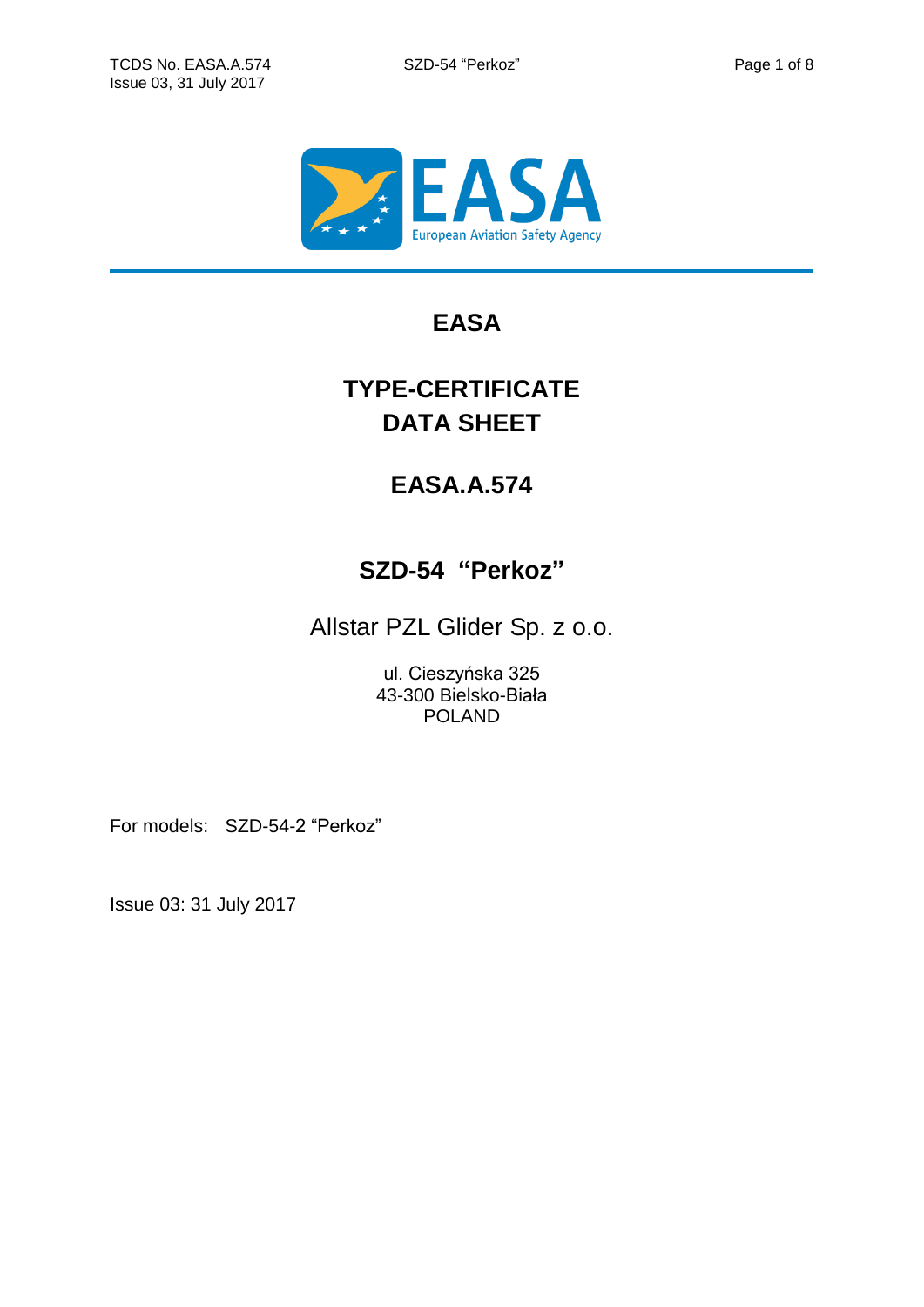# **CONTENT**

## **SECTION A: SZD-54-2 "Perkoz"**

- A.I. General
- A.II. Certification Basis
- A.III. Technical Characteristics and Operational Limitations
- A.IV. Operating and Service Instructions
- A.V. Notes

## **ADMINISTRATIVE SECTION**

- I. Acronyms
- II. Type Certificate Holder Record
- III. Change Record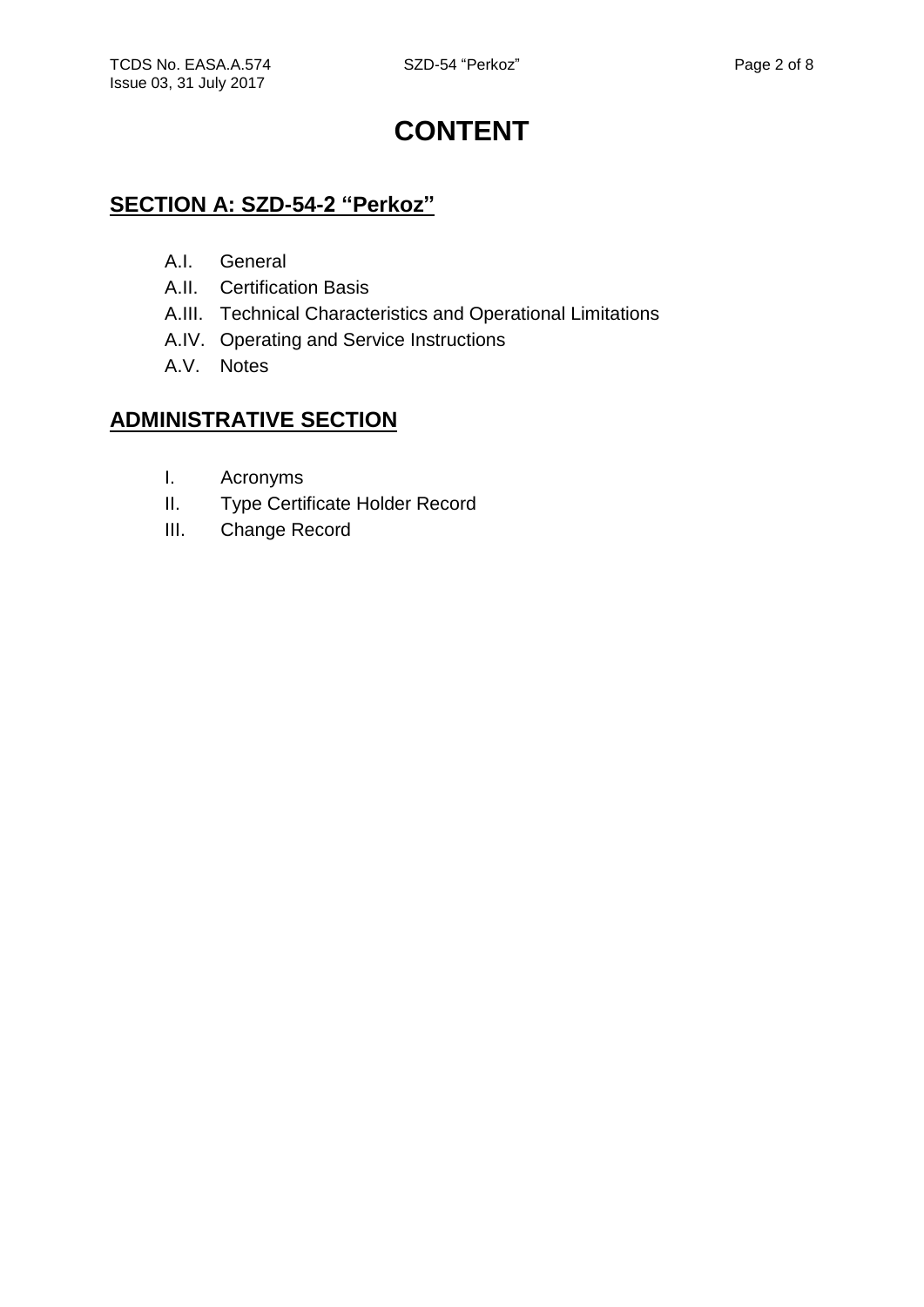### **SECTION A: SZD-54-2 "Perkoz"**

#### **A.I. General**

| $1_{-}$ | Data Sheet No.:                       | EASA.A.574                                                                                                          |
|---------|---------------------------------------|---------------------------------------------------------------------------------------------------------------------|
| 2.      | a) Type:<br>b) Model:<br>c) Variant:  | SZD-54 "Perkoz"<br>SZD-54-2 "Perkoz"                                                                                |
|         | 3. Airworthiness Category:            | Sailplane - Utility (U) and Aerobatic (A) Category                                                                  |
| 4.      | Manufacturer:                         | 1. Allstar PZL Glider Sp. z o.o.                                                                                    |
|         |                                       | 2. Wytwórnia Konstrukcji Kompozytowych<br>"PAPIOREK" Sp. z o.o.<br>ul. Strumieńska 829a<br>43-385 Jasienica, POLAND |
|         | 5. Certification Application<br>Date: | 06 July 2010                                                                                                        |
|         | 6. EASA Certification Date            | 20 November 2013                                                                                                    |

### **A.II. EASA Certification Basis**

| 1. | <b>Reference Date</b><br>for determining the<br>applicable requirements: | 06 July 2010                                                                                                                             |
|----|--------------------------------------------------------------------------|------------------------------------------------------------------------------------------------------------------------------------------|
|    |                                                                          | 2. Airworthiness Requirements: Certification Specifications for Sailplanes<br>and Powered Sailplanes CS-22,<br>Amendment 2, 5 March 2009 |
| 3. | <b>Special Conditions:</b>                                               | <b>None</b>                                                                                                                              |
|    | 4. Exemptions:                                                           | <b>None</b>                                                                                                                              |
| 5. | Deviations:                                                              | <b>None</b>                                                                                                                              |
| 6. | <b>Equivalent Safety Findings:</b>                                       | <b>None</b>                                                                                                                              |
| 7. | Requirements elected to<br>comply:                                       | <b>None</b>                                                                                                                              |
| 8. | <b>Environmental Standards:</b>                                          | <b>None</b>                                                                                                                              |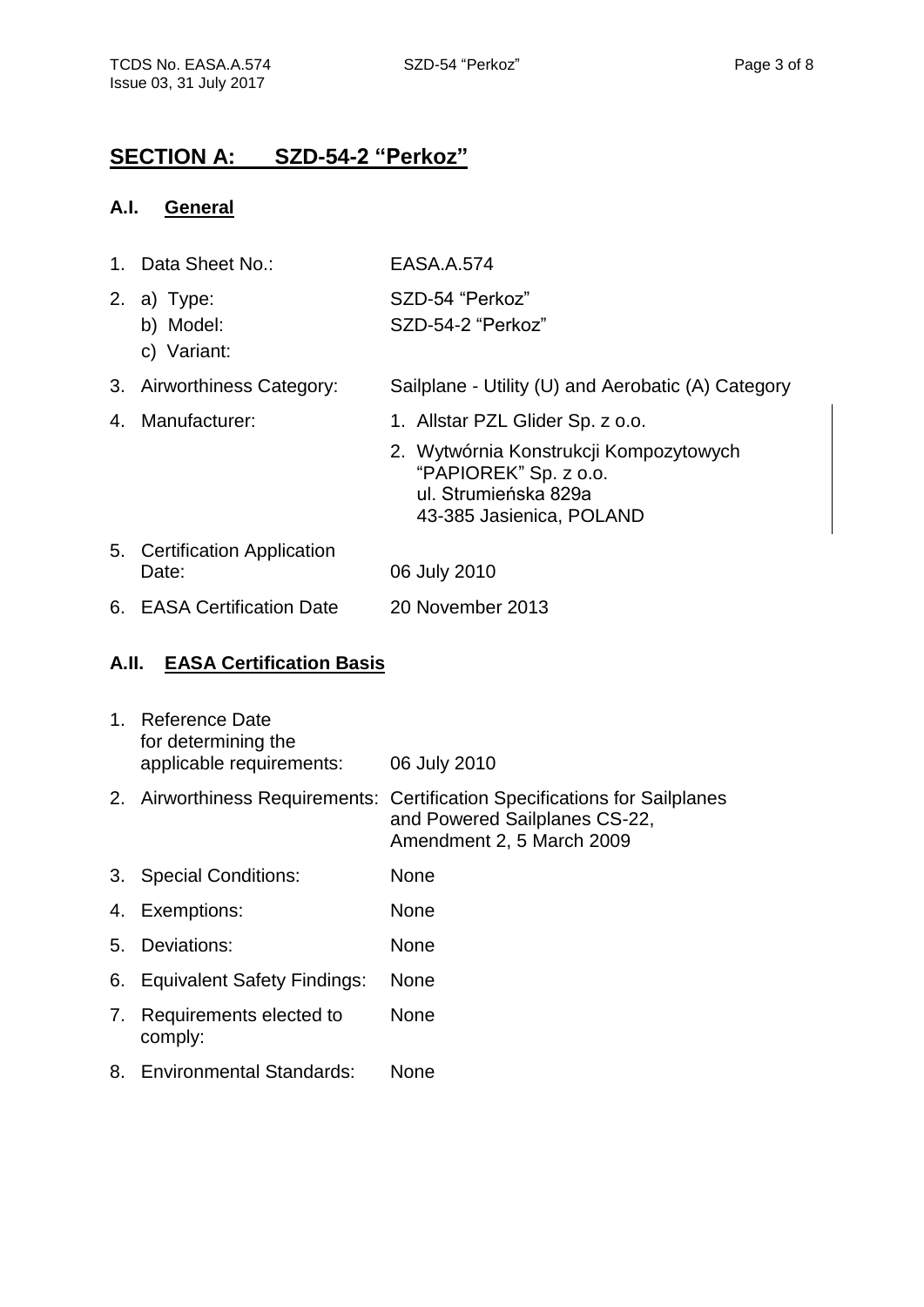### **A.III. Technical Characteristics and Operational Limitations**

|    |             | 1. Type Design Definition:     | • List of Drawings, Document No. 542.3.02,<br>issue 2, 10.02.2014, or later approved revision.<br>Equipment List, Document No. 542.1.05,<br>issue 2, 12.04.2014, or later approved revision.                                                                                                                                                                                                                                                            |                                |                       |                    |     |  |
|----|-------------|--------------------------------|---------------------------------------------------------------------------------------------------------------------------------------------------------------------------------------------------------------------------------------------------------------------------------------------------------------------------------------------------------------------------------------------------------------------------------------------------------|--------------------------------|-----------------------|--------------------|-----|--|
| 2. |             | Description:                   | Two-seat trainer sailplane of utility and aerobatic cate-<br>gory. Cantilever mid-wing monoplane with classic tail<br>unit. Wings are equipped with three kinds of replace-<br>able wingtips: 1. short and flat wingtips, 2. winglets,<br>3. long wingtips with winglets and additional aileron<br>segments. All composite structure, mainly GFRP<br>(CFRP in minor units). Fixed tandem-type landing gear<br>with nose wheel and auxiliary tail wheel. |                                |                       |                    |     |  |
| 3. |             | Equipment:                     | Refer to the Technical Service Manual, Section 8.                                                                                                                                                                                                                                                                                                                                                                                                       |                                |                       |                    |     |  |
| 4. | Dimensions: |                                | Wingtips:                                                                                                                                                                                                                                                                                                                                                                                                                                               | short and flat<br>or winglets  |                       | long with winglets |     |  |
|    |             |                                | Span:                                                                                                                                                                                                                                                                                                                                                                                                                                                   | 17,50 m                        | 20,00 m               |                    |     |  |
|    |             |                                | Length:                                                                                                                                                                                                                                                                                                                                                                                                                                                 | 8,44 m                         | 8,44 m                |                    |     |  |
|    |             |                                | Wing area:                                                                                                                                                                                                                                                                                                                                                                                                                                              | 16,36 $m2$                     | 17,30 $m2$            |                    |     |  |
| 5. |             | Launching Hooks:               | Nose tow hook:<br>Winch hook:                                                                                                                                                                                                                                                                                                                                                                                                                           | <b>TOST E</b><br><b>TOST G</b> |                       |                    |     |  |
| 6. | Weak links: |                                | Ultimate strength for aero-towing:<br>677+10% daN<br>Nominal strength for winch launching:<br>677±10% daN                                                                                                                                                                                                                                                                                                                                               |                                |                       |                    |     |  |
| 7. |             | Load factors:                  |                                                                                                                                                                                                                                                                                                                                                                                                                                                         |                                |                       |                    |     |  |
|    |             | 7.1 Utility category           | $+5,3/ -2,65$<br>$+4.0 / -1.5$ (up to $V_{NE}$ )                                                                                                                                                                                                                                                                                                                                                                                                        | (up to $V_A$ )                 |                       |                    |     |  |
|    |             | 7.2 Aerobatic category         | +7,0 / -5,0 (up to $V_{NE}$ )                                                                                                                                                                                                                                                                                                                                                                                                                           |                                |                       |                    |     |  |
|    | 7.3         | Airbrakes extended             | $+3,5/ -1,5$                                                                                                                                                                                                                                                                                                                                                                                                                                            | (up to $V_{NE}$ )              |                       |                    |     |  |
| 8. |             | Air Speeds:                    |                                                                                                                                                                                                                                                                                                                                                                                                                                                         |                                | Category              | U                  | A   |  |
|    |             | IAS [km/h]                     | <b>Never Exceed Speed</b>                                                                                                                                                                                                                                                                                                                                                                                                                               |                                | <b>V<sub>NE</sub></b> | 244                | 269 |  |
|    |             |                                | Rough Air Speed                                                                                                                                                                                                                                                                                                                                                                                                                                         |                                | <b>V<sub>RA</sub></b> | 166                | 194 |  |
|    |             |                                | <b>Manoeuvring Speed</b>                                                                                                                                                                                                                                                                                                                                                                                                                                |                                | $V_A$                 | 166                | 194 |  |
|    |             |                                | Max. Aero-tow Speed                                                                                                                                                                                                                                                                                                                                                                                                                                     |                                | $V_T$                 | 164                | 164 |  |
|    |             |                                | Max. Winch-launch Speed                                                                                                                                                                                                                                                                                                                                                                                                                                 |                                | V <sub>w</sub>        | 144                | 144 |  |
| 9. |             | <b>Operational Capability:</b> | Approved for VFR-day conditions.<br>Cloud flying permitted in accordance with binding<br>regulations.                                                                                                                                                                                                                                                                                                                                                   |                                |                       |                    |     |  |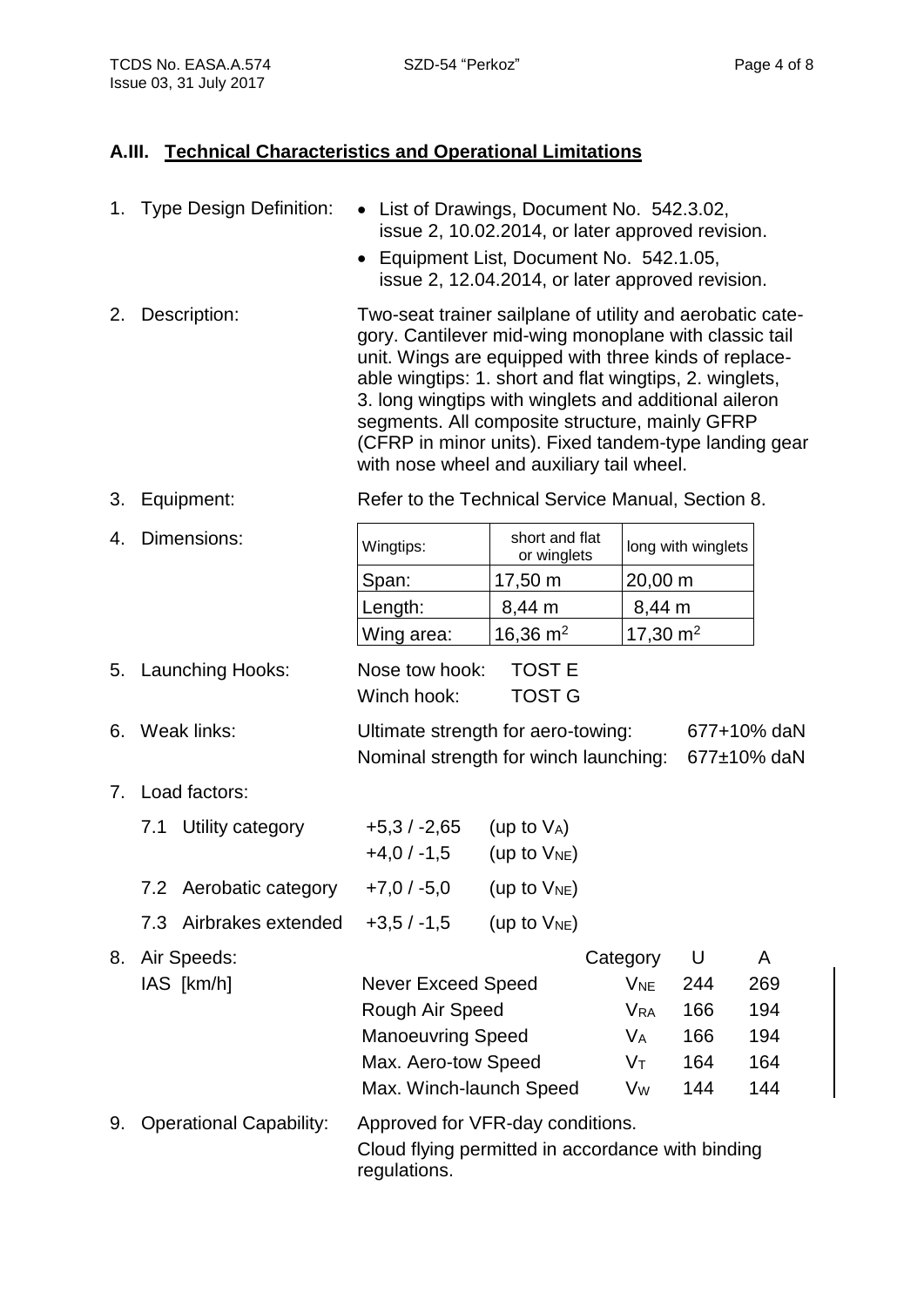| 10. Maximum Masses:                               | Utility category:<br>Aerobatic category:                                                                 | 615 kg<br>590 kg                                                                                                                                                   |  |
|---------------------------------------------------|----------------------------------------------------------------------------------------------------------|--------------------------------------------------------------------------------------------------------------------------------------------------------------------|--|
| 11. Centre of Gravity<br>Range:                   | Forward limit:<br><b>Rearward limit:</b>                                                                 | 258 mm aft of datum<br>(22,0% MAC for span 17,5 m or 21,6% MAC for span 20,0 m)<br>495 mm aft of datum<br>(46,0% MAC for span 17,5 m or 46,4% MAC for span 20,0 m) |  |
| 12. Datum:                                        | Vertical plane going through leading points of wing root<br>aerofoil section                             |                                                                                                                                                                    |  |
| 13. Levelling Means:                              | Wing root aerofoil section chords or wedge 27/1000<br>on the slope of top rear fuselage to be horizontal |                                                                                                                                                                    |  |
| 14. Control surface<br>deflections:               | Refer to Technical Service Manual, Section 6.                                                            |                                                                                                                                                                    |  |
| 15. Minimum Flight Crew:                          | 1 pilot                                                                                                  |                                                                                                                                                                    |  |
| 16. Maximum Passenger<br><b>Seating Capacity:</b> | 2 seats<br>$(1$ pilot + 1 passenger) or $(2$ pilots)                                                     |                                                                                                                                                                    |  |
| 17. Baggage/Cargo<br>Compartments:                | Baggage compartment aft of rear seat;<br>max. allowable load:                                            | 20 kg                                                                                                                                                              |  |
| 18. Wheels and Tyres:                             |                                                                                                          |                                                                                                                                                                    |  |
| 18.1 Main wheel                                   | TOST 5" disc brake wheel 122-25<br>tire: Michelin 5.00-5/10/120 (or analogue)                            |                                                                                                                                                                    |  |
| 18.2 Nose wheel                                   | Allstar PZL Glider CT.15.00.00<br>tire: Stomil 255x110 (or analogue)                                     |                                                                                                                                                                    |  |
| 18.3 Tail wheel                                   | Allstar PZL Glider CT.19.01.00<br>tire: Agromech 200×50 (or analogue)                                    |                                                                                                                                                                    |  |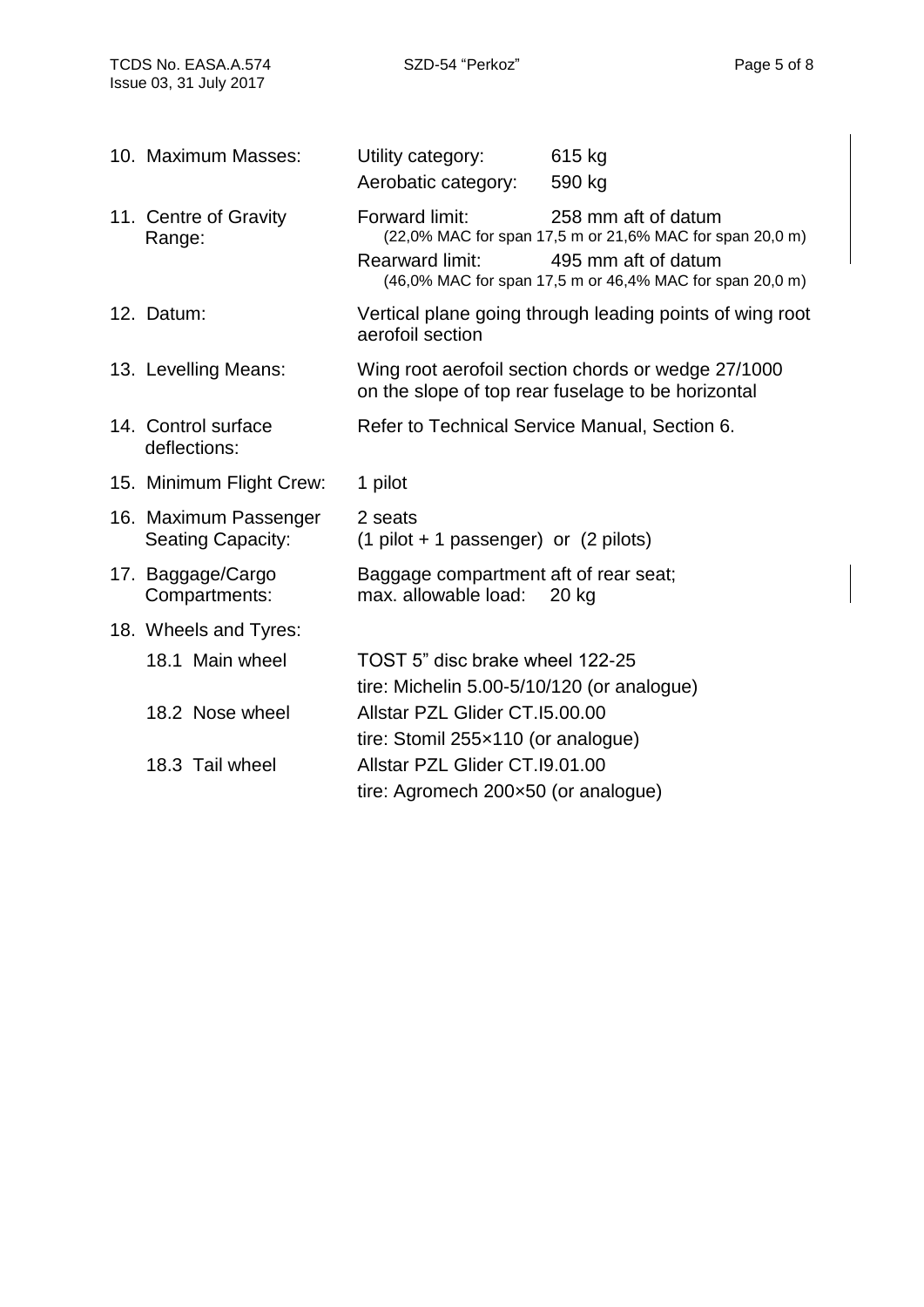#### **A.IV. Operating and Service Instructions**

| 1. | <b>Flight Manual:</b>          | • INSTRUKCJA UŻYTKOWANIA W LOCIE szybowca<br>SZD-54-2 "Perkoz",<br>Dokument nr 542.4.01, wydanie II, Kwiecień 2014,<br>zmiana nr 2, Maj 2017, or later approved revision.<br>• FLIGHT MANUAL for a sailplane SZD-54-2 "Perkoz",<br>Doc. No. 542.4.01, issue II, April 2014, revision no. 2,<br>May 2017, or later approved revision.               |
|----|--------------------------------|----------------------------------------------------------------------------------------------------------------------------------------------------------------------------------------------------------------------------------------------------------------------------------------------------------------------------------------------------|
|    | 2. Technical Manual:           | • INSTRUKCJA OBSŁUGI TECHNICZNEJ szybowca<br>SZD-54-2 "Perkoz",<br>Dokument nr 542.4.02, wydanie II, Kwiecień 2014,<br>zmiana nr 2, Maj 2017, or later approved revision.<br>• TECHNICAL SERVICE MANUAL for a sailplane<br>SZD-54-2 "Perkoz",<br>Doc. No. 542.4.02, issue II, April 2014, revision no. 2,<br>May 2017, or later approved revision. |
| 3. | Instruments and<br>aggregates: | • Operating Manual for the TOST Release (for release<br>types installed), latest approved revision.<br>• Installation and Operating Manual for TOST Aircraft<br>Wheels, latest approved revision.<br>$\sim$ Symplizator przecipaniecia ANITI STALL SD2                                                                                             |

- *Sygnalizator przeciągnięcia ANTI-STALL SP3. Instrukcja Obsługi Technicznej, Wyd. I, 23.03.1995 r.*
- Stall Monitor Anti-Stall SP3. Installation and Service Manual, 1-st Edition, 23.03.1995.
- *Sygnalizator przeciągnięcia ANTI-STALL SP3. Instrukcja Użytkowania w Locie, Wyd. I, 23.03.1995 r.*
- Stall Monitor Anti-Stall SP3. Flight Manual, 1-st Edition, 23.03.1995.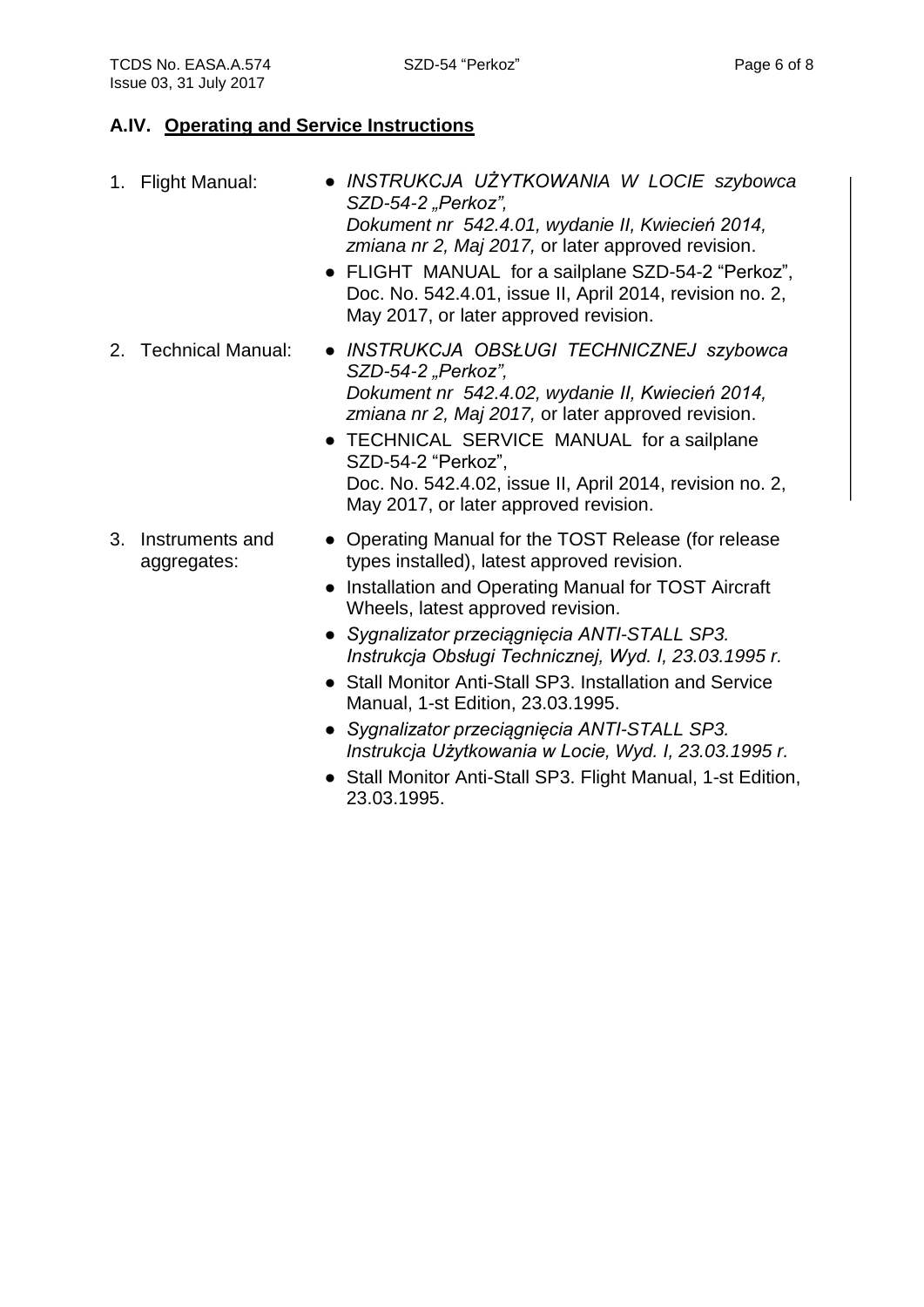#### **A.V. Notes:**

1. This TCDS, Section A applies to S/N 542.A.yy.nnn, starting from 542.A.11.002 where:

yy - the year of an aircraft manufacture,

nnn - the successive aircraft number.

Aircraft manufactured by Wytwórnia Konstrukcji Kompozytowych "PAPIOREK" Sp. z o.o. have an additional letter "W" at the end of S/N.

2. All glider outside surfaces must be white painted. No registration number or any colour marks on the wings and stabilizer upper surfaces are allowed.